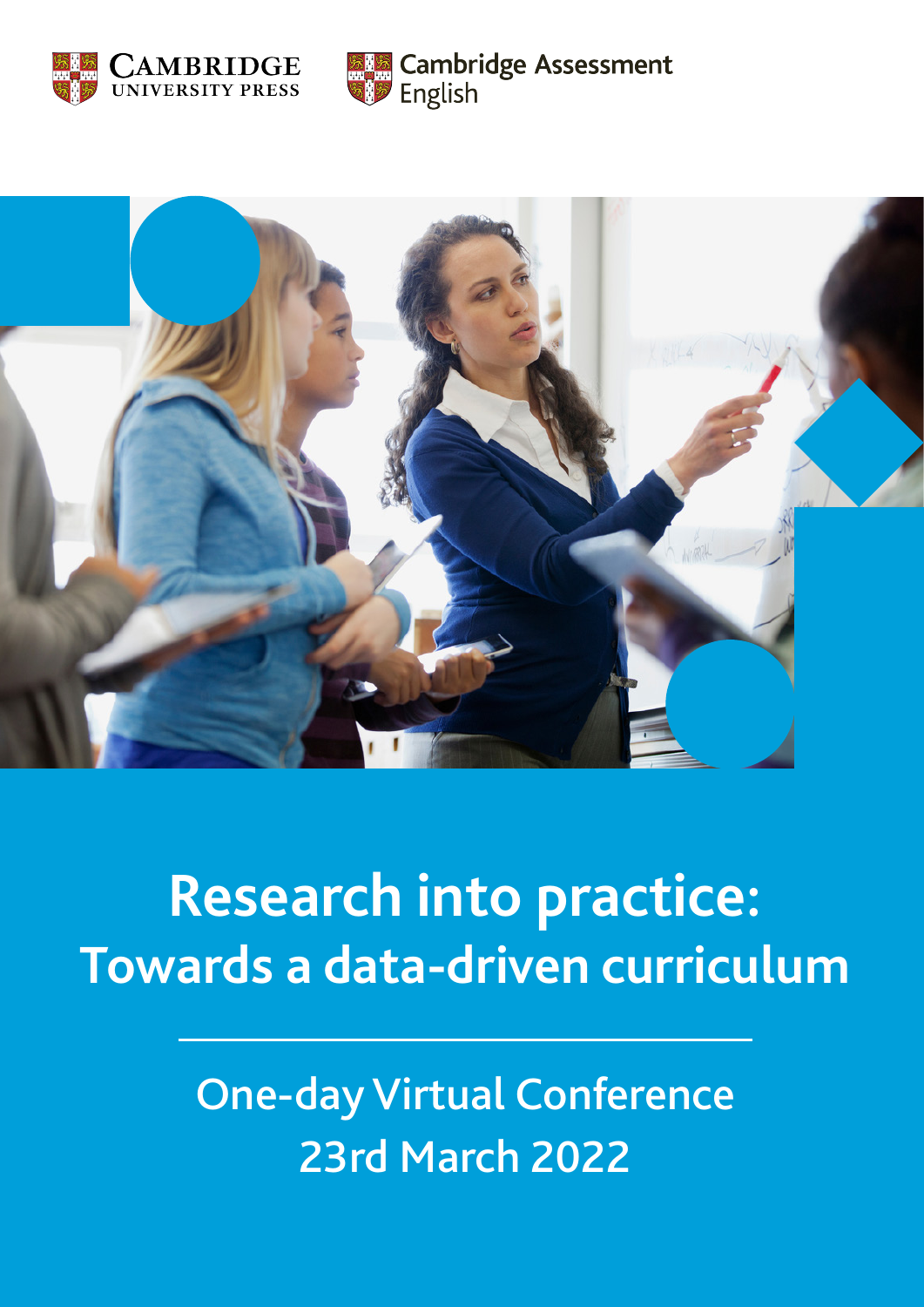| CET / GMT+1     | <b>SESSION1</b>                                                                                                                                                                                                                                                                                                                                                                                                                                                                                                                                                                                                                                                                                                                            |
|-----------------|--------------------------------------------------------------------------------------------------------------------------------------------------------------------------------------------------------------------------------------------------------------------------------------------------------------------------------------------------------------------------------------------------------------------------------------------------------------------------------------------------------------------------------------------------------------------------------------------------------------------------------------------------------------------------------------------------------------------------------------------|
| $04:00 - 04:15$ | Conference Opening and overview of data-driven curriculum                                                                                                                                                                                                                                                                                                                                                                                                                                                                                                                                                                                                                                                                                  |
| $04:15 - 05:15$ | National English Ability Assessment in Japan and possible repercussions for language<br>teaching<br>Ichikawa Nobuko and Shimizu Tomoaki<br>Senior Specialists for Academic Ability, Senior Curriculum Specialists, Department for Curriculum<br>Development, Curriculum Research Center   National Institute for Educational Policy Research (NIER) of<br>Japan                                                                                                                                                                                                                                                                                                                                                                            |
| $05:15 - 05:45$ | <b>Closing learning gaps in Singapore geography lessons</b><br>TEO Yen Peng and Dr. LAM Wei Ling (Karen)<br>Assessment Specialists (Humanities and Aesthetics)   Singapore Examinations and Assessment Board<br>(SEAB)                                                                                                                                                                                                                                                                                                                                                                                                                                                                                                                     |
| $05:45 - 06:45$ | Round table: Data in Education - Challenges, opportunities and Solutions<br>Ichikawa Nobuko<br>$\bullet$<br>Senior Specialist for Academic Ability, Senior Curriculum Specialist   NIER, Japan<br>• Shimizu Tomoaki<br>Senior Specialist for Academic Ability, Senior Curriculum Specialist   NIER, Japan<br>• TEO Yen Peng<br>Assessment Specialist (Humanities and Aesthetics)   SEAB, Singapore<br>• Dr. LAM Wei Ling (Karen)<br>Assessment Specialist (Humanities and Aesthetics)   SEAB, Singapore<br>• Dr. Suat Hoon Pee<br>Director of Academic Quality Unit and a Principal Academic Mentor   Singapore Polytechnic<br>• Jun Huang<br>Data Scientist   Jobtech, Singapore<br>• Nguyen Ho Thuy Anh<br>Education consultant, Vietnam |
| $06:45 - 07:00$ | <b>Break</b>                                                                                                                                                                                                                                                                                                                                                                                                                                                                                                                                                                                                                                                                                                                               |
| 07:00 -07:30    | <b>Curriculum Development and Review using Natural Language Processing</b><br>Dr. Suat Hoon Pee<br>Director of Academic Quality Unit and a Principal Academic Mentor   Singapore Polytechnic<br><b>Jun Huang</b><br>Data Scientist   Jobtech, Singapore                                                                                                                                                                                                                                                                                                                                                                                                                                                                                    |
| $07:30 - 08:00$ | A case study of Implementation of curriculum innovation in English Language teaching at an<br>elementary level in a school in Bien Hoa city, Dong Nai Province, Viet Nam<br>Nguyen Ho Thuy Anh<br>Education consultant, Vietnam                                                                                                                                                                                                                                                                                                                                                                                                                                                                                                            |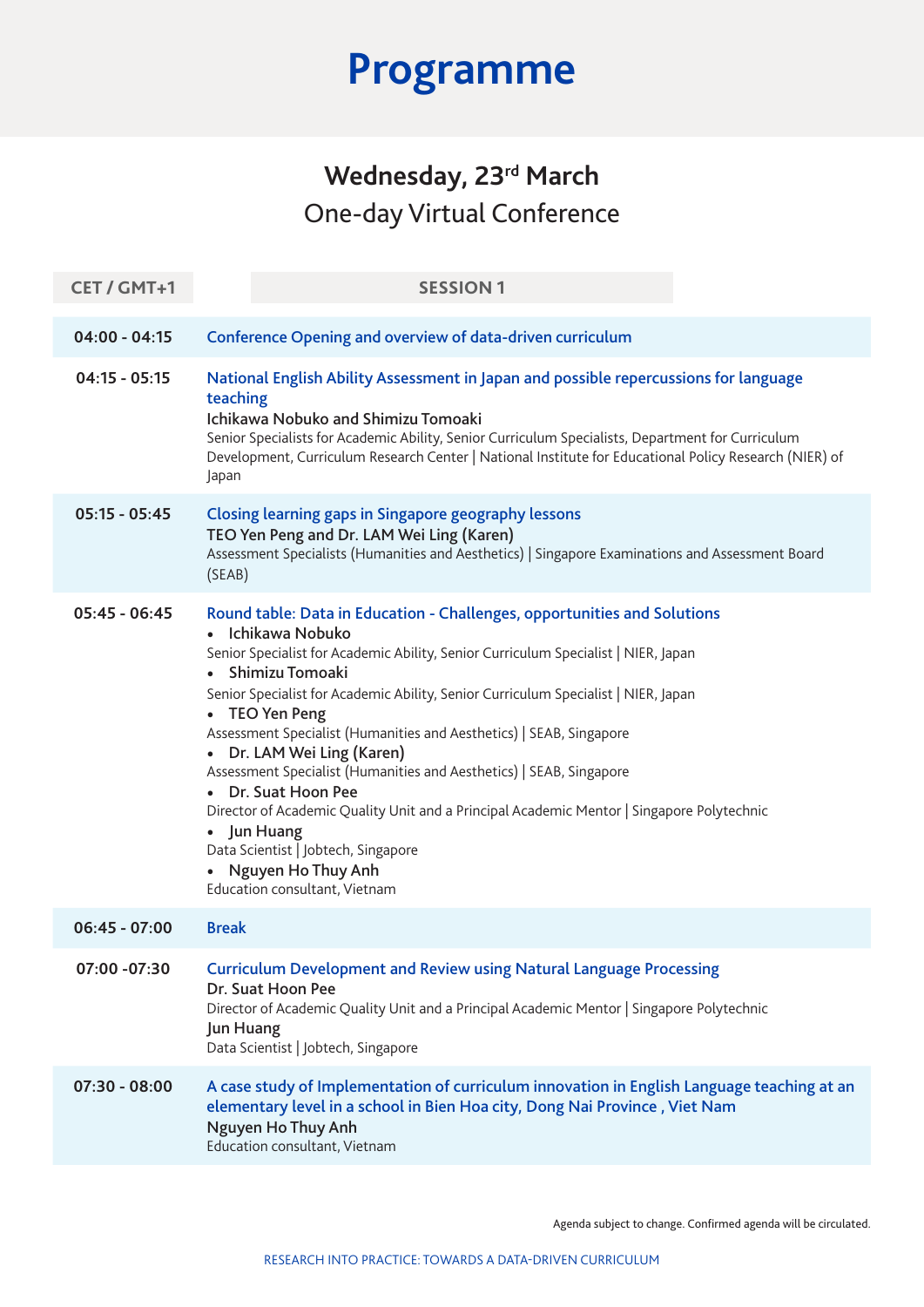| CET / GMT+1     | <b>SESSION 2</b>                                                                                                                                                                                                                                                                                                                                                                                                                                                                           |
|-----------------|--------------------------------------------------------------------------------------------------------------------------------------------------------------------------------------------------------------------------------------------------------------------------------------------------------------------------------------------------------------------------------------------------------------------------------------------------------------------------------------------|
| $08:15 - 08:30$ | <b>Introduction</b>                                                                                                                                                                                                                                                                                                                                                                                                                                                                        |
| $08:30 - 09:30$ | The impact of the Foundation Program resource Data on the reformation of Curriculum and<br><b>Assessment instruction</b><br>Dr. Ahmed Hamed AlRahbi<br>Director   Nizwah University, Oman                                                                                                                                                                                                                                                                                                  |
| $09:30 - 10:00$ | The Scholarship of Teaching and Learning: Research into Practice Across the Disciplines<br>Prof. Christina Gitzaki<br>Director - Center for Educational Innovation   Zayed University, UAE                                                                                                                                                                                                                                                                                                 |
| $10:00 - 11:00$ | Round table: Data and Research in Higher Education<br>Dr. Reem M. Al Qenai<br>Assistant Professor   English & General Studies Department, Kuwait Technical College<br>• Prof. Christina Gitzaki<br>Director - Center for Educational Innovation   Zayed University, UAE<br>Dr. Philip Quirke<br>$\bullet$<br>Executive Dean - Faculty of Education   Higher Colleges of Technology, UAE<br>• Darren Perrett<br>Senior Performance and Sales Support Manager   Cambridge Assessment English |
| $11:00 - 11:30$ | <b>TBC</b>                                                                                                                                                                                                                                                                                                                                                                                                                                                                                 |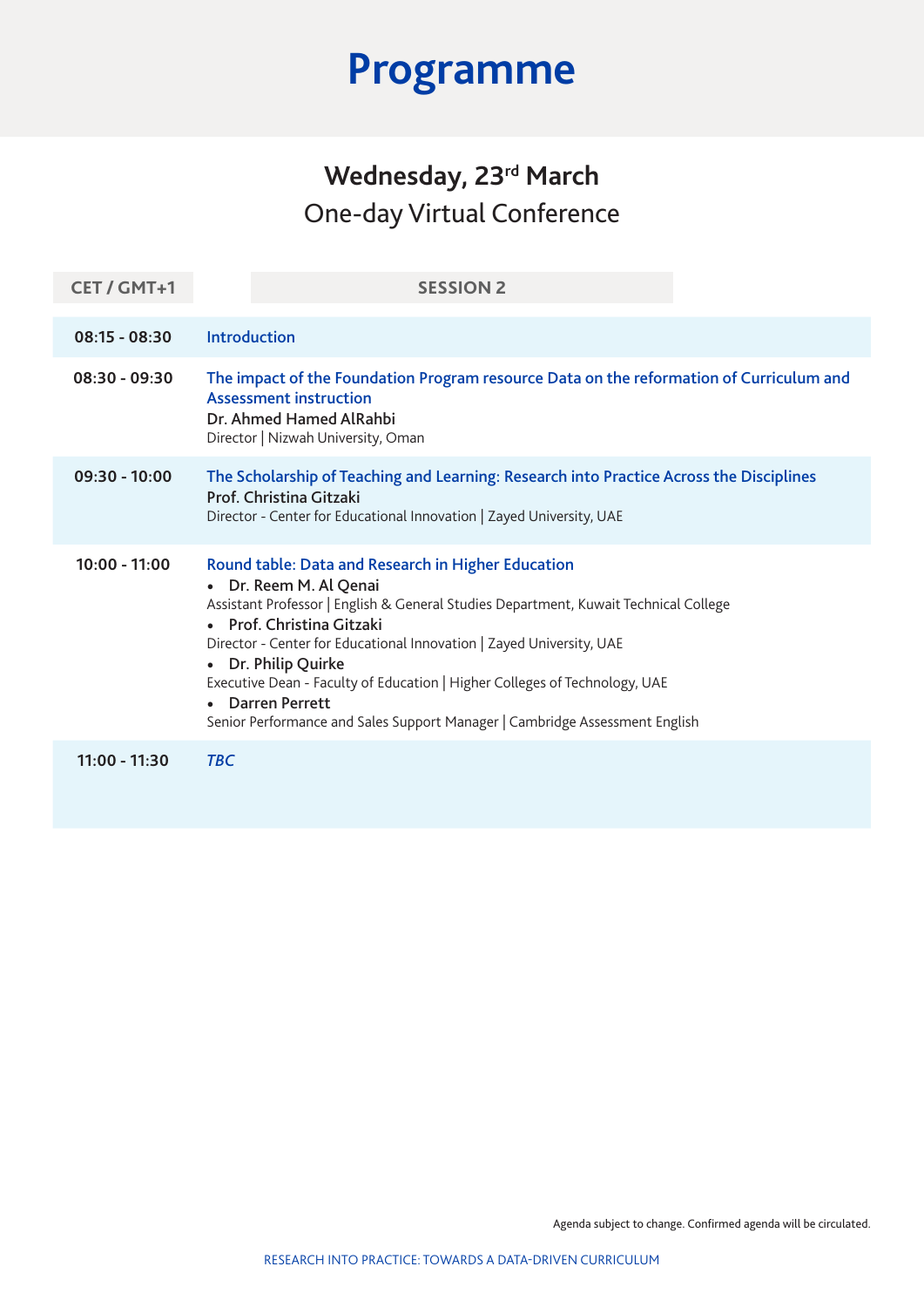| CET / GMT+1     | <b>SESSION 3</b>                                                                                                                                                                                                                                                                                                                                                                                                                                                                                      |
|-----------------|-------------------------------------------------------------------------------------------------------------------------------------------------------------------------------------------------------------------------------------------------------------------------------------------------------------------------------------------------------------------------------------------------------------------------------------------------------------------------------------------------------|
| $11:45 - 12:00$ | Introduction                                                                                                                                                                                                                                                                                                                                                                                                                                                                                          |
| 12:00 - 13:00   | <b>PISA Reporting</b><br>Miyako Ikeda<br>Senior Analyst   OECD, France                                                                                                                                                                                                                                                                                                                                                                                                                                |
| 13:00 - 13:30   | <b>Classroom Research Impacting Curriculum Development: A Case Study</b><br>Dr. Philip Quirke<br>Executive Dean - Faculty of Education   Higher Colleges of Technology, UAE                                                                                                                                                                                                                                                                                                                           |
| 13:30 - 14:00   | Rating scales development and validation<br>Dr. Joaquín Cruz Trapero<br>Coordinator of Language Test Design and Validation   Universidad de Jaén, Spain                                                                                                                                                                                                                                                                                                                                               |
| 14:00 - 15:00   | Round table: Cambridge Colloquium<br>Dr. Nick Saville<br>Director Research and Thought Leadership   Cambridge Assessment English<br>Dr. Hanan Khalifa<br>Director, Education Transform & Impact   Cambridge Assessment English<br>• Clare Williams<br>Senior Assessment Manager   Cambridge Assessment English<br><b>Laura Grimes</b><br>Senior Research Manager (Curriculum)   Cambridge Assessment English<br>• David Bradshaw<br>Senior Assessment Services Manager   Cambridge Assessment English |
| $15:00 - 15:30$ | A review of the university entrance exam in Madrid<br>Dr. Jesús García Laborda<br>Dean of Education   Universidad de Alcalá de Henares, Spain<br>Dr. Miguel Fernández<br>Associate Professor   Linguistics Applied to Science and Technology, Universidad Politécnica de Madrid, Spain                                                                                                                                                                                                                |
| $15:30 - 16:00$ | <b>Break</b>                                                                                                                                                                                                                                                                                                                                                                                                                                                                                          |
| $16:00 - 16:30$ | Data and research in the Cambridge English Curriculum Framework<br><b>Clare Williams</b><br>Senior Assessment Manager   Cambridge Assessment English<br><b>Laura Grimes</b><br>Senior Research Manager (Curriculum)   Cambridge Assessment English                                                                                                                                                                                                                                                    |
| 16:30 - 17:00   | Debate as a teaching strategy in ELT<br>Dr. Letizia Cinganotto<br>Researcher   INDIRE, Italy                                                                                                                                                                                                                                                                                                                                                                                                          |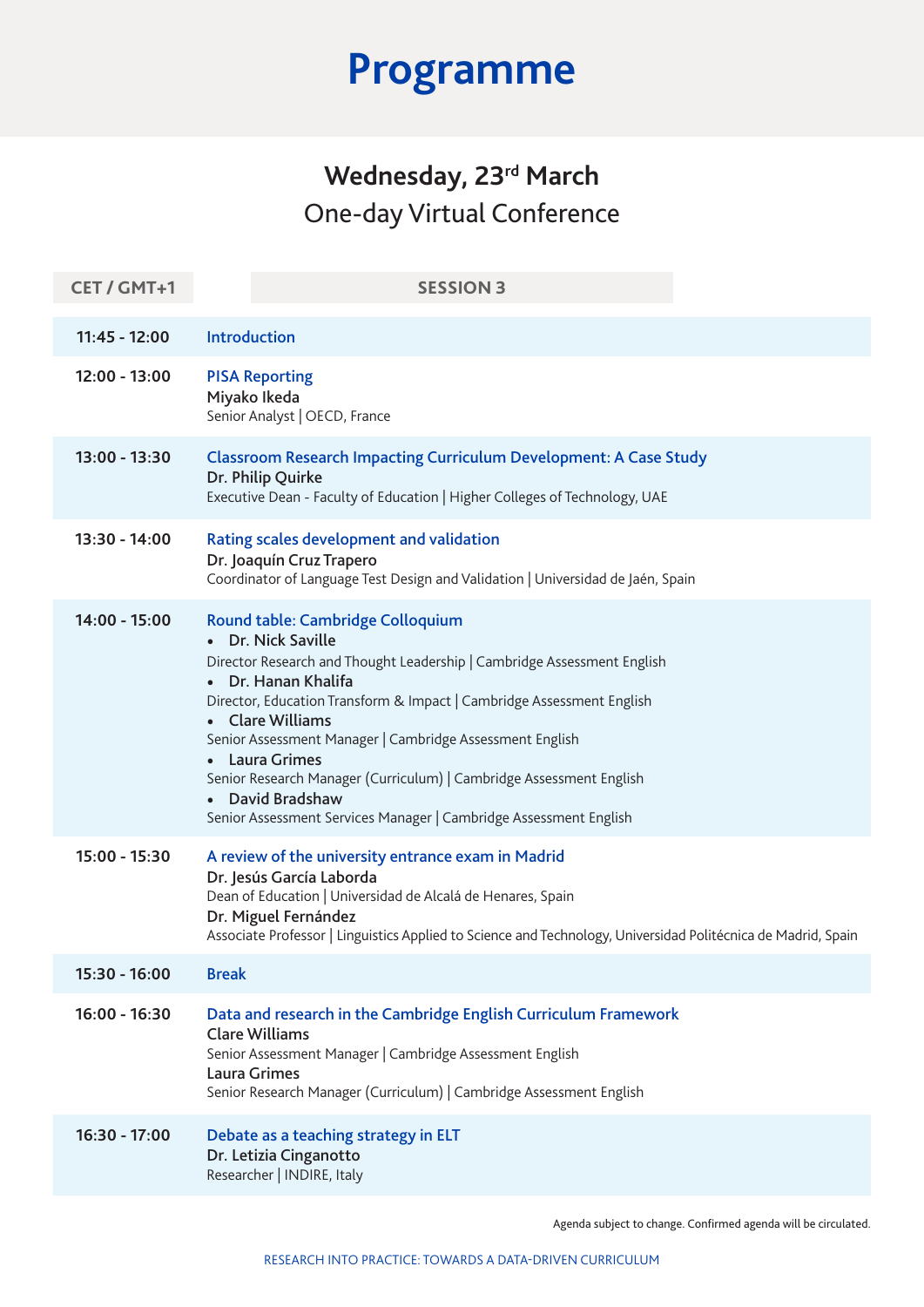| CET / GMT+1     | <b>SESSION 4</b>                                                                                                                                                                                                                                                                                                                                                                                                                                                                                                                                                                                                                                                 |
|-----------------|------------------------------------------------------------------------------------------------------------------------------------------------------------------------------------------------------------------------------------------------------------------------------------------------------------------------------------------------------------------------------------------------------------------------------------------------------------------------------------------------------------------------------------------------------------------------------------------------------------------------------------------------------------------|
| $17:30 - 17:45$ | Introduction                                                                                                                                                                                                                                                                                                                                                                                                                                                                                                                                                                                                                                                     |
| $17:45 - 18:45$ | Fostering pedagogical innovation in a time of crisis<br>Gisella Langé<br>Foreign Languages Inspector   Ministry of Education, Italy<br>Dr. Enrica Piccardo<br>Professor in Applied Linguistics   OISE - University of Toronto, Canada                                                                                                                                                                                                                                                                                                                                                                                                                            |
| 18:45 - 19:15   | Analysing learner language to inform the CEFR/CV descriptors: the FineDesc Project<br>Dr. Belén Díaz Bedmar<br>Deputy director   Centro de Estudios Avanzados en Lenguas Modernas, Universidad de Jaén, Spain                                                                                                                                                                                                                                                                                                                                                                                                                                                    |
| $19:15 - 20:15$ | Using data to improve the WIDA Consortium's ACCESS for ELLs assessment and its impact<br>on policy in the United States<br>Mark Chapman<br>Senior Assessment Innovation Manager   WIDA, USA<br><b>Gary Cook</b><br>Senior Director of Assessment   WIDA, USA                                                                                                                                                                                                                                                                                                                                                                                                     |
| $20:15 - 21:15$ | <b>Round table</b><br>• Dr. Nick Saville<br>Director Research and Thought Leadership   Cambridge Assessment English<br>Mark Chapman<br>Senior Assessment Innovation Manager   WIDA, USA<br>• Gary Cook<br>Senior Director of Assessment   WIDA, USA<br>• Gisella Langé<br>Foreign Languages Inspector   Ministry of Education, Italy<br>• Dr. Enrica Piccardo<br>Professor in Applied Linguistics   OISE - University of Toronto, Canada<br>Dr. Belén Díaz Bedmar<br>Deputy director   Centro de Estudios Avanzados en Lenguas Modernas, Universidad de Jaén, Spain<br>· Dr. Jesús García Laborda<br>Dean of Education   Universidad de Alcalá de Henares, Spain |
| $21:30 - 21:45$ | <b>Closing</b>                                                                                                                                                                                                                                                                                                                                                                                                                                                                                                                                                                                                                                                   |